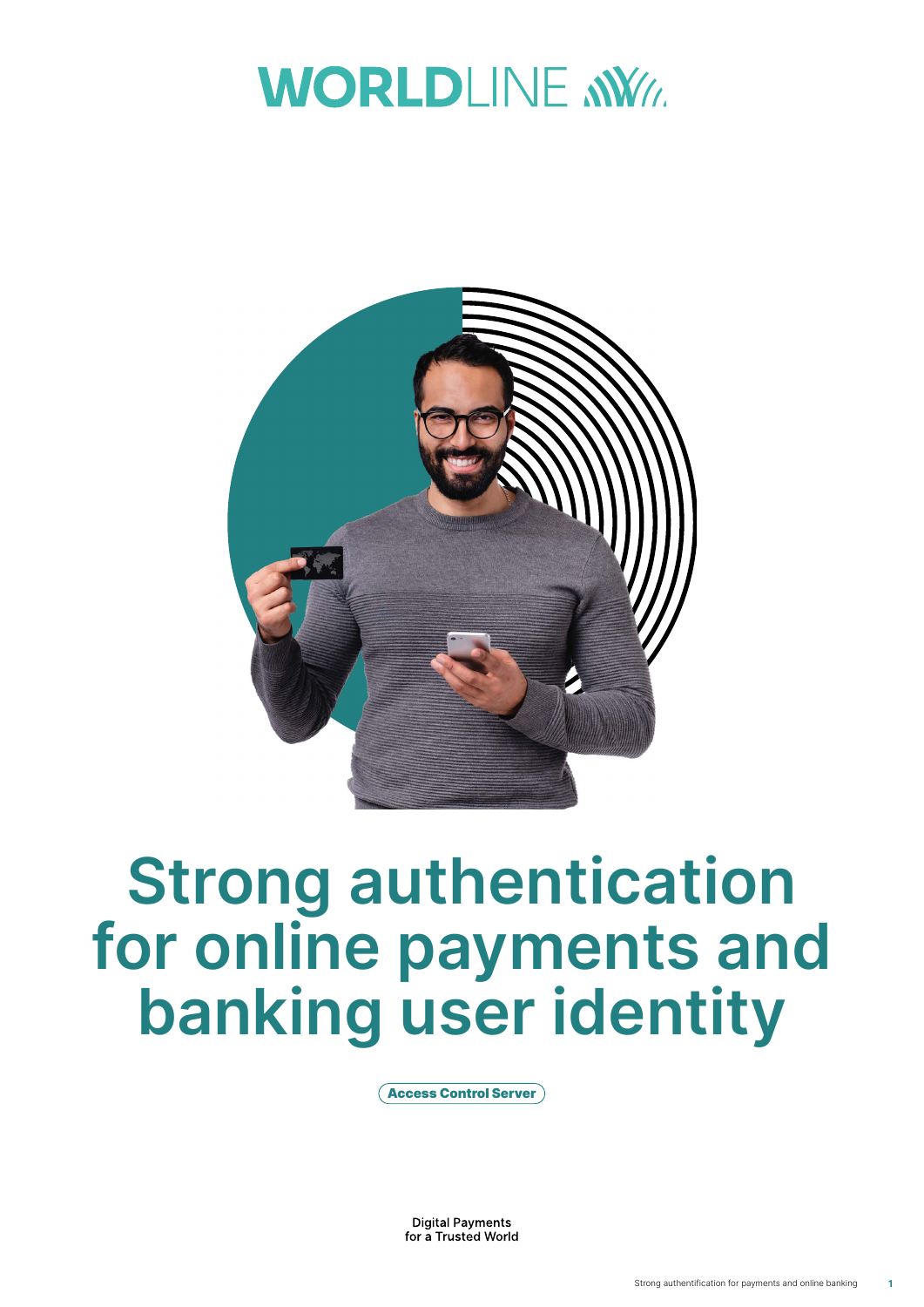### Strong authentication for payments and banking user identity

**With the increasing number of web and mobile secure applications and the evergrowing expansion of digital commerce transactions, banks and issuing organizations face various kinds of threats like sophisticated phishing, keyloggers or man-in-themiddle attacks.**

**Cardholders, who are aware of all those risks, want to remain confident in online card banking transactions. They expect their banks to provide them with the tools that will maintain security while managing their money online, anywhere, at any time and from any device. If they understand the necessity for stronger authentication, they want convenient, smooth solutions that are always available, with the fewest possible constraints.**

**The challenge for banks consists in building durable trust in the digital economy, consolidating the security of their key-sensitive applications, and developing more value-added services for their customers. They also have to follow regulators' recommendations, which impose strong authentication as level playing field. This strong authentication must be cost efficient, adapted to all level of risks, meet their customers' requirements and be available for the largest range of online services provided by the bank, including payments.**

**A modular solution for payments and other online banking activities**

WL Access Control Server (ACS) is a global and modular offering. It covers the entire value chain of authentication for both B2B and B2C needs. It is a standalone BPO (Business Process Outsourcing) platform that supports a wide range of authentication methods and easily integrates into the various security architectures of financial institutions.

Our solution can be used for 3D-secure Internet payments but can also work with other applications such as online banking services, cloud-based wallet, trading or digital contract signature. **Various authentication methods can be shared between Payment Authentication and Online Banking, for better customer convenience.** It can be used to access the service and also to validate online transactions.

> **Support for a large range of authentication methods**

Our ACS solution enables banks to implement a wide range of authentication methods according to their own criteria (security level, cost, ergonomics and customer convenience) such as:

- OTP (One Time Password) pushed by SMS
- OTP pushed by IVR (Interactive Voice Response)
- WL Trusted Authentication
- OTP EMV CAP
- OATH standard protocol
- **Certificates**
- Others (display card, voiceprint…)

If issuers request it, our ACS solution can also be interconnected with the existing authentication service/ methods that are already deployed.

This flexible platform enables banks to put one or more authentication methods into production simultaneously, and to implement their own authentication strategy through the web back-office tools.

Issuers can thus run pilot tests before any deployment is carried out.

These features help organisations adapt and innovate as technologies evolve. The strength of the solution is to provide tools that make it possible to change methods with a very low impact on core banking information systems.



Our platform also integrates scalable and innovative solutions such as smartphone authentication.

Indeed, Worldline is strongly involved in innovative projects such as:

Embedded applications for mobile phones, PCs and tablets,

- Cross-Channel Payment,
- Risk-Based Authentication (transactions scoring assessment),
- Biometrics (digital identity),
- Federated Identity (FC2),
- Device Fingerprinting.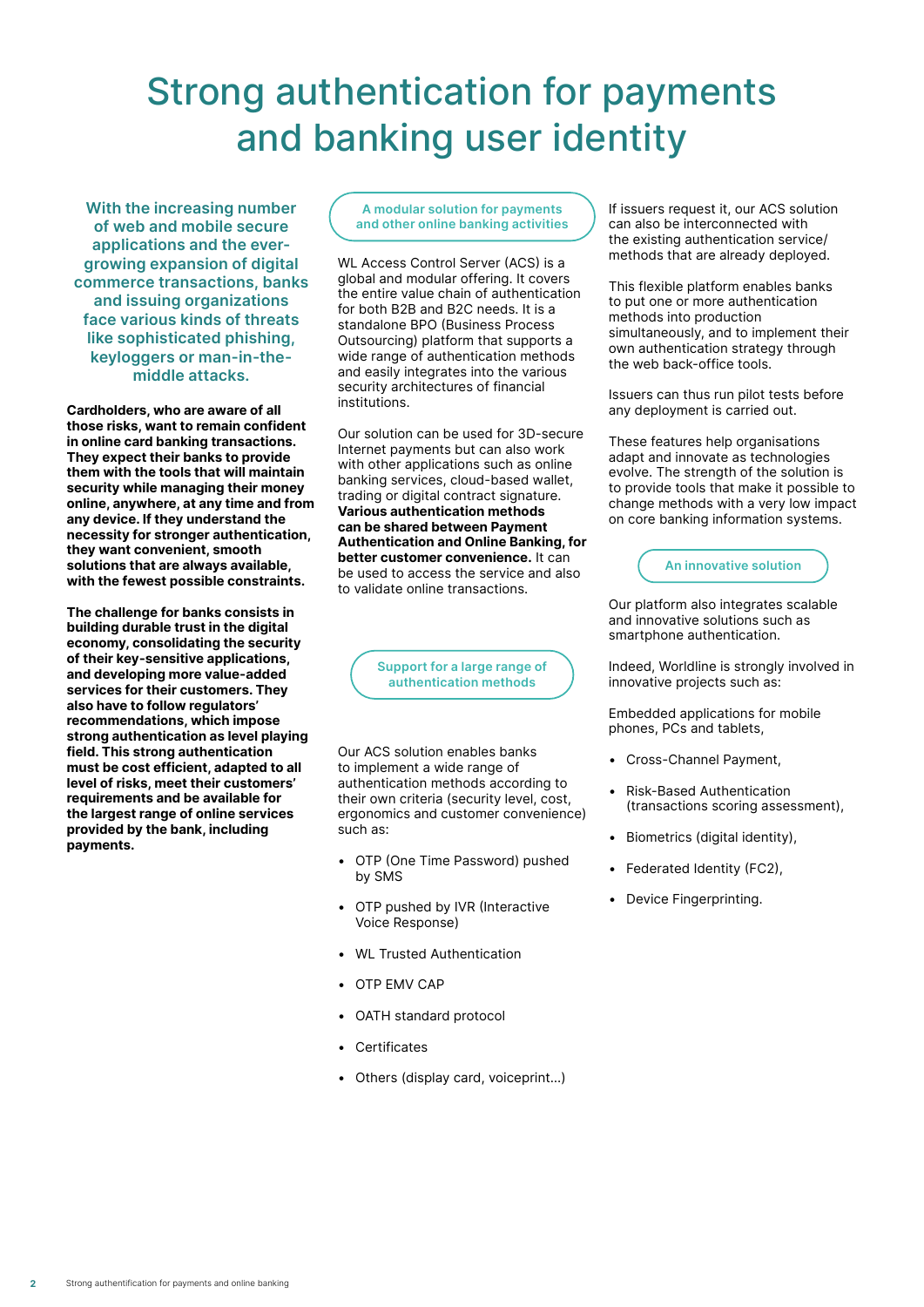## A Global Service Offering

#### **Our solution integrates five main functional modules:**



The multichannel enrolment service is used to associate a user with one or more strong authentication methods. This key process can be carried out online during the first transaction (Activation During Shopping) or through the web banking access with an activation code. It can also be directly initiated by the financial institution through the provision of its customer data (Real Time web service or daily batch file).



A specific module can assess in real time the risk associated with each transaction and determine the best authentication method to provide the user (or block the transaction).



The platform can be monitored in real time thanks to the web back-office tools. They make it possible to:

- customize the service (authentication profile management, web authentication workflow in a responsive mode for PC, tablets and smartphones),
- make these tools available to the bank's back-office helpdesk (with customisable levels of information, segregation of access rights. possibility to lock or unlock a user),
- historic dashboards enable quick and easy transaction query requests.



Our service supports the 3D-Secure protocols developed by Visa and **Mastercard** 

It can also be reused by other schemes (American Express, Private Label Cards, and others) for 3D-Secure Payments and has already been extended to a private scheme.





The data mining menu provides a wide range of statistic tools and customizable exports:

- deployment follow-up,
- rates of success and failure per nature, authentication methods and services...
- behavioural analysis of a cardholder population,
- suspicious behaviour tracking,

#### **Business Benefits / Objectives**

- To help all banks implement their authentication strategies
- Quick implementation of the 3D-Secure service
- Modular solution that meets all of banks' requirements
- Configurable workflow for complete control of the authentication process
- Easy integration into banks Information Systems
- Efficient activity monitoring tools
- International solution that makes it possible to support banks through their global expansion
- Risk control through efficient prevention of the ever-growing fraud
- To benefit from knowledge sharing with the interbank community for fraud prevention services
- Responsive web workflows for all kind of devices (PC, tablets, smartphones)

**PCI-DSS and 3D-Secure** certified platform

**Multilingual, multicurrency** solution

**100 bank** customers

**1.7 billion transactions** in 2021

**State-of-the-art** web solution